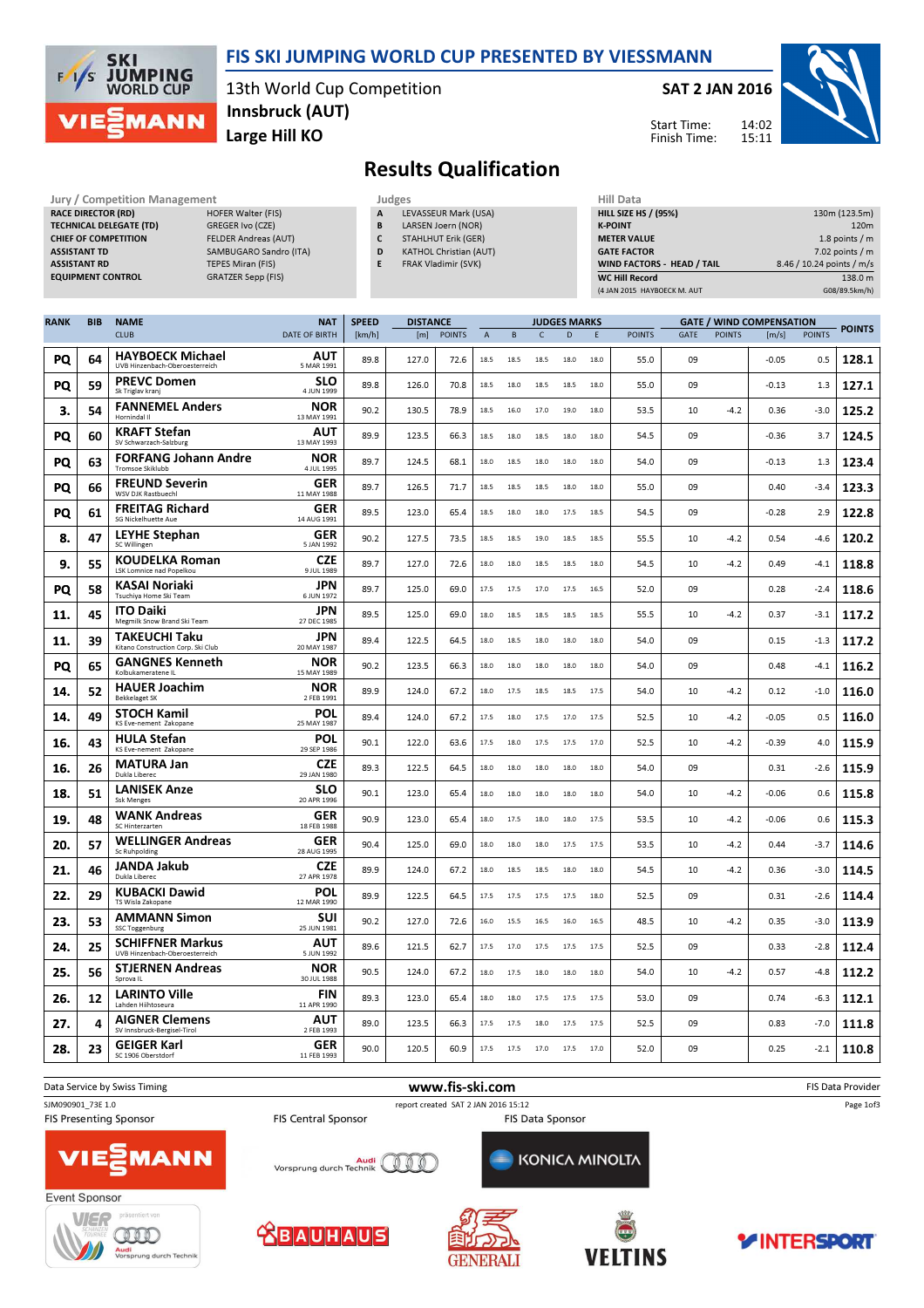## FIS SKI JUMPING WORLD CUP PRESENTED BY VIESSMANN



13th World Cup Competition Large Hill KO Innsbruck (AUT)

SAT 2 JAN 2016

Start Time: Finish Time:



## Results Qualification

|     | <b>BIB</b> | <b>NAME</b>                                                         | <b>NAT</b>                | <b>SPEED</b><br><b>DISTANCE</b> |            |               | <b>JUDGES MARKS</b> |              |              |              |              |               |             |               |         | <b>GATE / WIND COMPENSATION</b> |               |
|-----|------------|---------------------------------------------------------------------|---------------------------|---------------------------------|------------|---------------|---------------------|--------------|--------------|--------------|--------------|---------------|-------------|---------------|---------|---------------------------------|---------------|
|     |            | <b>CLUB</b>                                                         | <b>DATE OF BIRTH</b>      | [km/h]                          | [m]        | <b>POINTS</b> | $\overline{A}$      | $\sf{B}$     | $\mathsf{C}$ | D            | E            | <b>POINTS</b> | <b>GATE</b> | <b>POINTS</b> | [m/s]   | <b>POINTS</b>                   | <b>POINTS</b> |
| 29. | 38         | <b>HILDE Tom</b><br>Asker Skiklubb                                  | NOR<br>22 SEP 1987        | 89.7                            | 121.5      | 62.7          | 17.5                | 17.0         | 17.0         | 17.5         | 17.5         | 52.0          | 09          |               | 0.54    | $-4.6$                          | 110.1         |
| 30. | 50         | <b>FETTNER Manuel</b><br>SV Innsbruck-Bergisel-Tirol                | AUT<br>17 JUN 1985        | 89.6                            | 120.5      | 60.9          | 17.5                | 17.0         | 17.5         | 17.5         | 17.5         | 52.5          | 10          | -4.2          | 0.06    | $-0.5$                          | 108.7         |
| 31. | 36         | <b>DESCOMBES SEVOIE Vincent</b><br>Douanes - Chamonix               | <b>FRA</b><br>9 JAN 1984  | 89.4                            | 118.5      | 57.3          | 17.0                | 17.0         | 17.0         | 17.0         | 17.0         | 51.0          | 09          |               | 0.13    | $-1.1$                          | 107.2         |
| 32. | 37         | <b>KOT Maciei</b><br>AZS Zakopane                                   | POL<br>9 JUN 1991         | 89.4                            | 118.5      | 57.3          | 17.0                | 17.0         | 17.5         | 17.0         | 17.5         | 51.5          | 09          |               | 0.27    | $-2.3$                          | 106.5         |
| 33. | 32         | SAKUYAMA Kento<br>Kitano Construction Corp.Ski Team                 | JPN<br>3 JUL 1990         | 89.0                            | 118.5      | 57.3          | 17.0                | 17.0         | 17.0         | 17.5         | 17.0         | 51.0          | 09          |               | 0.31    | $-2.6$                          | 105.7         |
| 34. | 24         | <b>ZOGRAFSKI Vladimir</b><br><b>NSA</b>                             | BUL<br>14 JUL 1993        | 89.3                            | 119.0      | 58.2          | 17.5                | 17.0         | 17.5         | 17.5         | 17.5         | 52.5          | 09          |               | 0.62    | $-5.2$                          | 105.5         |
| 35. | 13         | <b>TOCHIMOTO Shohei</b><br>Megmilk Snow Brand Ski Team              | jpn<br>21 DEC 1989        | 88.8                            | 119.5      | 59.1          | 17.5                | 17.5         | 17.5         | 17.0         | 17.0         | 52.0          | 09          |               | 0.67    | $-5.7$                          | 105.4         |
| 36. | 5          | <b>BARTOL Tilen</b><br>SSK Sam Ihan                                 | <b>SLO</b><br>17 APR 1997 | 89.5                            | 120.5      | 60.9          | 17.0                | 17.0         | 16.0         | 16.5         | 17.0         | 50.5          | 09          |               | 0.95    | $-8.0$                          | 103.4         |
| 37. | 27         | <b>HAZETDINOV Ilmir</b><br>SDUSHOR 33 MOSKOVSKAYA OBLAST - RES      | RUS<br>28 OCT 1991        | 89.3                            | 117.5      | 55.5          | 16.5                | 16.5         | 17.0         | 17.0         | 17.0         | 50.5          | 09          |               | 0.49    | $-4.1$                          | 101.9         |
| 38. | 40         | <b>HLAVA Lukas</b><br>Dukla Liberec                                 | <b>CZE</b><br>10 SEP 1984 | 89.6                            | 114.0      | 49.2          | 17.0                | 16.5         | 17.0         | 17.0         | 17.0         | 51.0          | 09          |               | -0.16   | 1.6                             | 101.8         |
| 38. | 18         | KOBAYASHI Junshiro<br>Megmilk Snow Brand Ski Team                   | JPN<br>11 JUN 1991        | 88.4                            | 116.5      | 53.7          | 17.0                | 16.5         | 16.5         | 17.0         | 16.5         | 50.0          | 09          |               | 0.22    | $-1.9$                          | 101.8         |
| 40. | 19         | <b>PEIER Killian</b><br>Vallee du Joux                              | suı<br>28 MAR 1995        | 89.4                            | 116.5      | 53.7          | 17.0                | 16.5         | 17.0         | 17.0         | 17.0         | 51.0          | 09          |               | 0.41    | $-3.5$                          | 101.2         |
| 41. | 42         | <b>SCHLIERENZAUER Gregor</b><br>SV Innsbruck-Bergisel-Tirol         | AUT<br>7 JAN 1990         | 89.8                            | 114.0      | 49.2          | 17.5                | 17.0         | 17.5         | 17.5         | 17.0         | 52.0          | 10          | $-4.2$        | -0.39   | 4.0                             | 101.0         |
| 42. | 31         | <b>LAMY CHAPPUIS Ronan</b><br>Bois D'amont                          | <b>FRA</b><br>10 SEP 1993 | 89.9                            | 116.5      | 53.7          | 17.0                | 16.5         | 17.0         | 17.5         | 17.0         | 51.0          | 09          |               | 0.55    | $-4.7$                          | 100.0         |
| 42. | 3          | <b>ALTENBURGER Florian</b><br>SC Seekirchen-Salzburg                | AUT<br>2 NOV 1993         | 89.0                            | 116.5      | 53.7          | 16.5                | 17.0         | 17.0         | 17.0         | 17.5         | 51.0          | 09          |               | 0.55    | $-4.7$                          | 100.0         |
| 44. | 14         | <b>EGLOFF Luca</b><br>Grabserberg                                   | SUI<br>6 JUN 1995         | 89.5                            | 116.5      | 53.7          | 16.5                | 16.5         | 17.0         | 17.0         | 17.0         | 50.5          | 09          |               | 0.58    | $-4.9$                          | 99.3          |
| 45. | 8          | <b>KORNILOV Denis</b><br>Sdushor CSP N. Novgorod Dinamo             | RUS<br>17 AUG 1986        | 88.8                            | 115.0      | 51.0          | 16.5                | 16.5         | 16.5         | 16.5         | 17.0         | 49.5          | 09          |               | 0.22    | $-1.9$                          | 98.6          |
| 46. | 28         | <b>NEUMAYER Michael</b><br>SC 1906 Oberstdorf                       | GER<br>15 JAN 1979        | 90.0                            | 114.0      | 49.2          | 17.0                | 16.0         | 17.0         | 17.0         | 17.0         | 51.0          | 09          |               | 0.22    | $-1.9$                          | 98.3          |
| 47. | 2          | <b>TOLLINGER Elias</b><br>SV Innsbruck-Bergisel-Tirol               | <b>AUT</b><br>25 MAR 1995 | 90.1                            | 113.0      | 47.4          | 16.5                | 16.5         | 17.5         | 17.0         | 17.0         | 50.5          | 09          |               | 0.07    | $-0.6$                          | 97.3          |
| 48. | 7          | <b>GLASDER Michael</b><br>Norge Ski Club                            | <b>USA</b><br>27 MAR 1989 | 90.0                            | 114.0      | 49.2          | 17.0                | 16.0         | 17.0         | 17.0         | 17.5         | 51.0          | 09          |               | 0.35    | $-3.0$                          | 97.2          |
| PQ  | 62         | <b>TANDE Daniel-Andre</b><br>Kongsberg If                           | <b>NOR</b><br>24 JAN 1994 | 89.9                            | 111.5      | 44.7          | 16.5                | 16.0         | 16.5         | 16.5         | 17.0         | 49.5          | 09          |               | -0.13   | 1.3                             | 95.5          |
| PQ  | 67         | <b>PREVC Peter</b><br>SK Triglav Kranj                              | <b>SLO</b><br>20 SEP 1992 |                                 | <b>DNS</b> |               |                     |              |              |              |              |               |             |               |         |                                 |               |
|     |            |                                                                     |                           |                                 |            |               |                     |              |              |              |              |               |             |               |         |                                 |               |
|     |            | Not qualified for 1st Round<br><b>ASCHENWALD Philipp</b>            | <b>AUT</b>                |                                 |            |               |                     |              |              |              |              |               |             |               |         |                                 |               |
| 49. | 1          | SC Mayerhofen-Tirol<br><b>KRANJEC Robert</b>                        | 12 NOV 1995<br><b>SLO</b> | 90.0                            | 113.0      | 47.4          | 16.5                | 16.0         | 16.5         | 17.0         | 16.5         | 49.5          | 09          |               | 0.00    | 0.0                             | 96.9          |
| 50. | 33         | SK Triglav Kranj<br><b>STEKALA Andrzej</b>                          | 16 JUL 1981<br>POL        | 89.3                            | 113.5      | 48.3          | $16.5\,$<br>16.5    | 16.5<br>16.5 | 16.0<br>17.0 | 16.0<br>17.0 | 16.5<br>16.5 | 49.0          | 09          |               | 0.16    | $-1.4$                          | 95.9          |
| 52. | 22         | Azs Zakopane<br><b>KLIMOV Evgeniy</b>                               | 30 JUN 1995<br><b>RUS</b> | 89.1                            | 113.0      | 47.4          |                     |              |              |              |              | 50.0          | 09          |               | 0.24    | $-2.0$                          | 95.4          |
| 53. | 30         | GBU TSTOVS Moskovskaya oblast Ski s<br><b>BOYARINTSEV Vladislav</b> | 3 FEB 1994<br><b>RUS</b>  | 88.6                            | 114.0      | 49.2          | 16.5                | 16.5         | 16.5         | 17.0         | 16.5         | 49.5          | 09          |               | 0.48    | $-4.1$                          | 94.6          |
| 54. | 6          | Saint-Petersburg KOR1 Dinamo<br><b>BOYD-CLOWES Mackenzie</b>        | 31 OCT 1994<br><b>CAN</b> | 89.3                            | 114.5      | 50.1          | 17.0                | 16.5         | 17.0         | 17.0         | 17.0         | 51.0          | 09          |               | 0.88    | $-7.4$                          | 93.7          |
| 55. | 21         | Altius Nordic Ski Club<br><b>POPPINGER Manuel</b>                   | 13 JUL 1991<br>AUT        | 89.1                            | 111.0      | 43.8          | 17.0                | 16.5         | 16.5         | 17.0         | 17.0         | 50.5          | 09          |               | 0.16    | $-1.4$                          | 92.9          |
| 56. | 44         | SV Innsbruck-Bergisel-Tirol<br><b>ALEXANDER Nicholas</b>            | 19 MAY 1989<br><b>USA</b> | 89.7                            | 110.5      | 42.9          | 16.5                | 16.0         | 16.5         | 17.0         | 17.0         | 50.0          | 10          | $-4.2$        | $-0.34$ | 3.5                             | 92.2          |
| 57. | 16         | Lebanon Outing Club                                                 | 24 AUG 1988               | 89.1                            | 113.0      | 47.4          | 16.0                | 16.0         | 16.0         | 16.5         | 17.0         | 48.5          | 09          |               | 0.57    | $-4.8$                          | 91.1          |
| 58. | 20         | <b>SEMENIC Anze</b><br>NSK TRZIC FMG                                | <b>SLO</b><br>1 AUG 1993  | 89.8                            | 110.5      | 42.9          | 16.5                | 16.5         | 16.5         | 17.5         | 16.5         | 49.5          | 09          |               | 0.19    | $-1.6$                          | 90.8          |